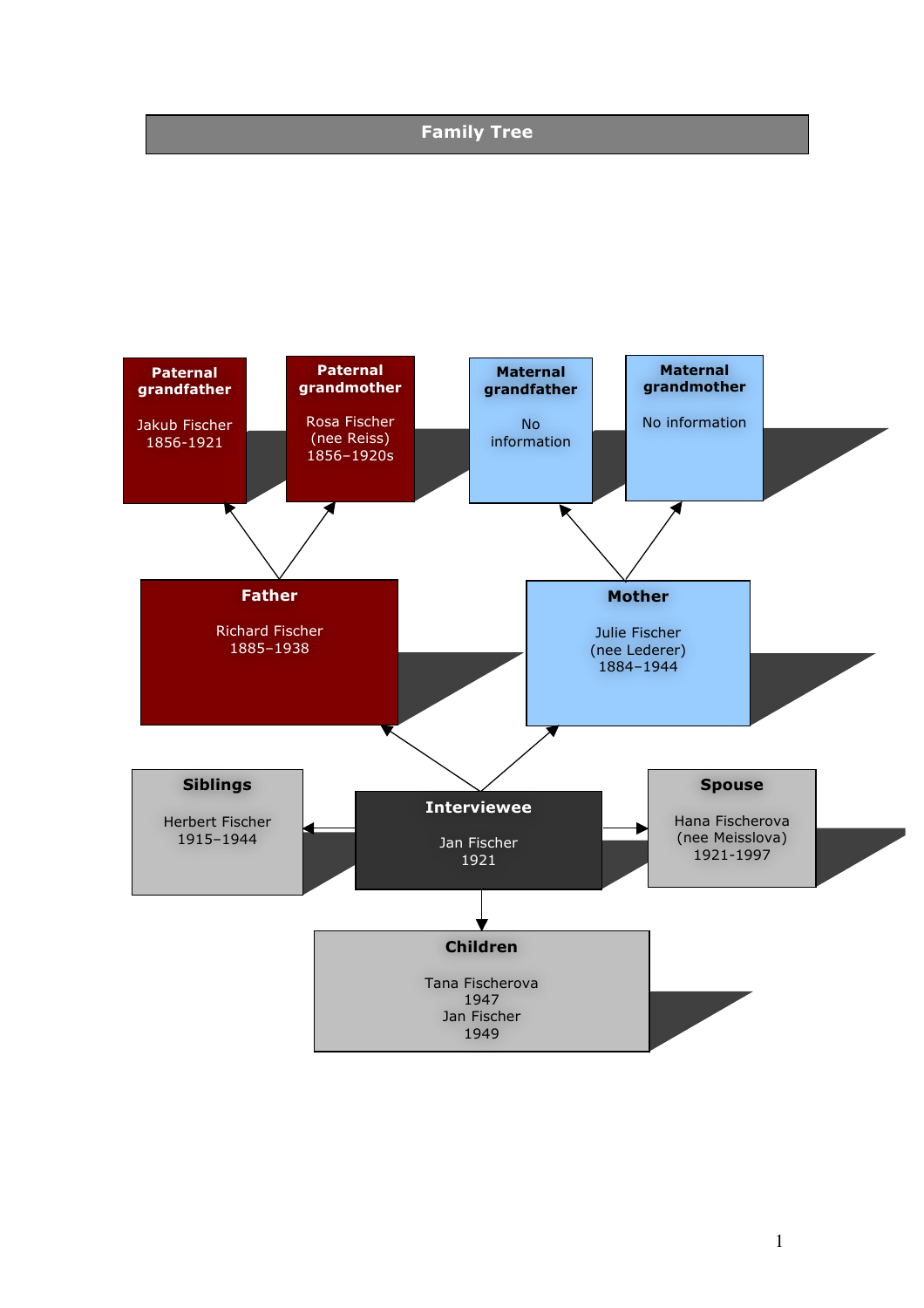# **The interviewee and his family**

*Full name* Jan Fischer

-

*Where and when were you born?* Prague, 19<sup>th</sup> July 1921

*Where else did you live?*

*Your educational level?* Finished secondary school, completed two semesters at Theater Academy

*What sort of work do/did you do?* Actor, theater director

*How religious was your parents' home? How were you raised?* Our family was assimilated. Jewish traditions were respected but not kept. We did not eat kosher, we did not go to the synagogue. The generation of my grandparents was religious.

*What is your mother tongue?* German and Czech

*What other languages do you speak?* English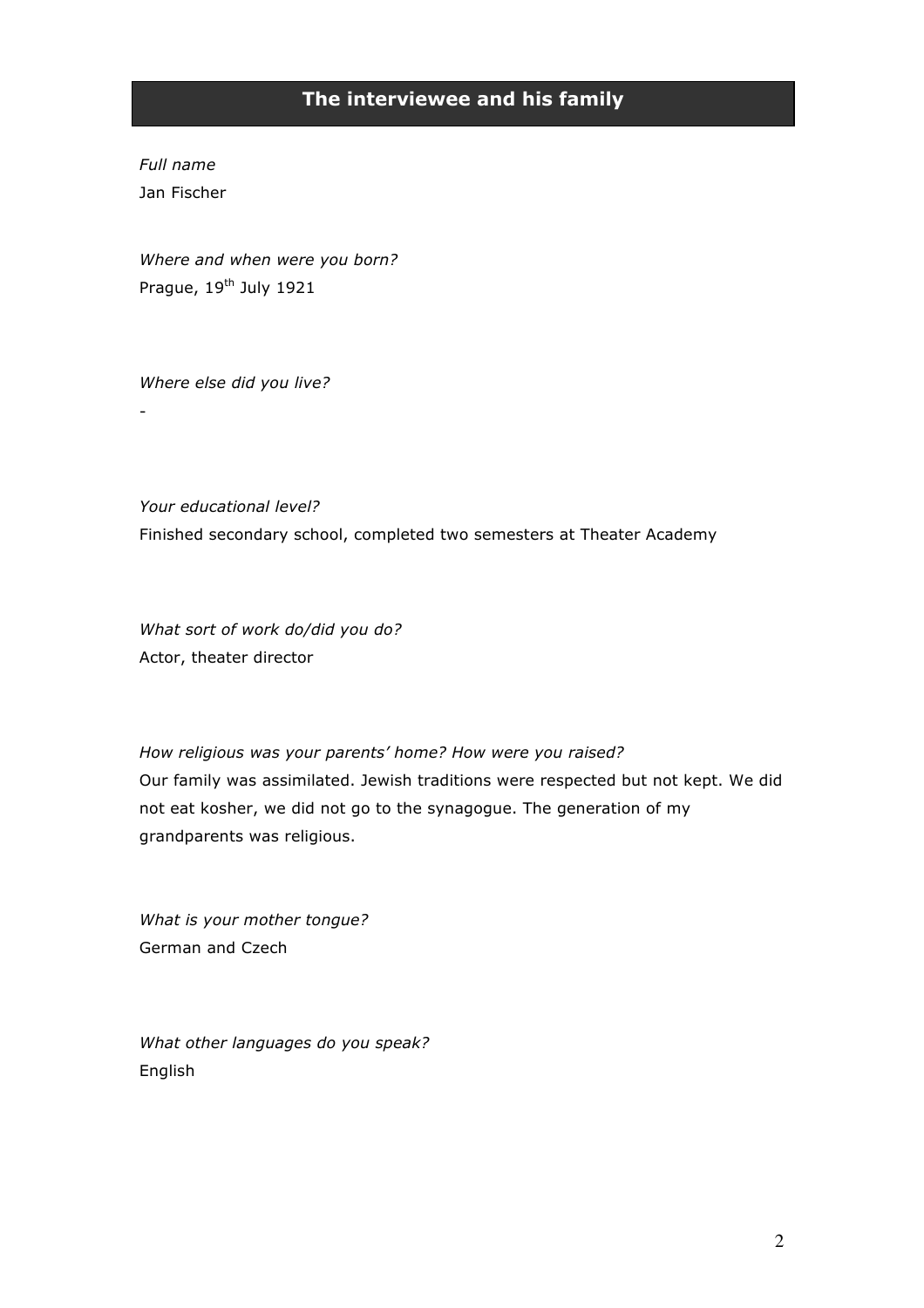# *If you were in an army, tell us which army and the dates* Czechoslovak Army in Kosice and Poprad (today Slovakia) in spring 1945

### *Where were you during the Holocaust?*

In ghetto in Terezin, in concentration camp in Auschwitz (today Poland), in labor camp in Gleiwitz (today Poland).

### *What did you do after the Holocaust?*

Theater director in Prague until 1971 when he was expelled from the Communist Party; various kinds of jobs afterwards (water pumper, warehouseman, …)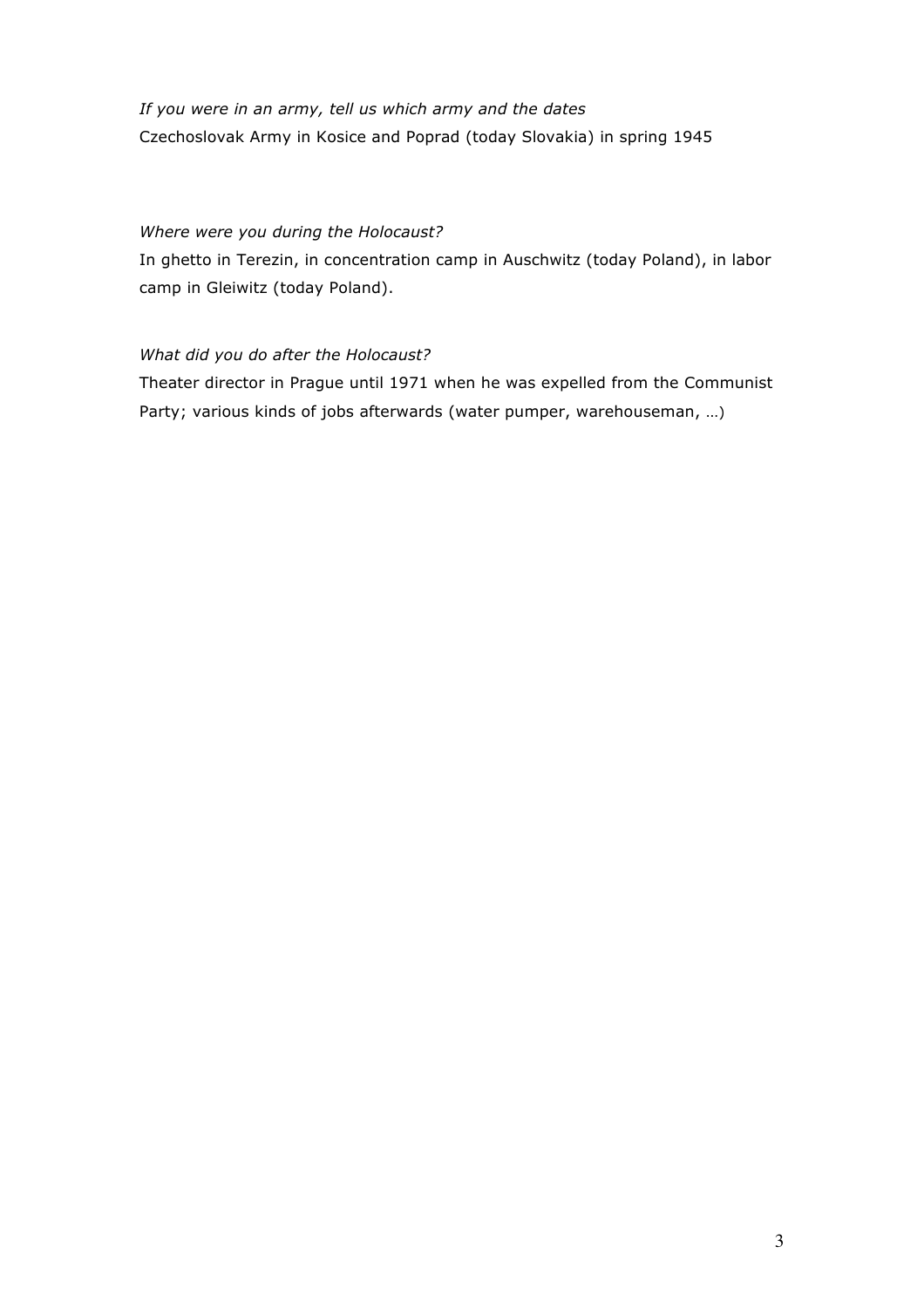#### **Siblings**

*Their names* Herbert Fischer

*Where and when were they born?* Prague, 1915

*What is their mother tongue?* German and Czech

*Their educational level?* Technical School

*Their occupations?* Worked in a workshop producing glasses

*Where do/did they live?*  Prague

*Where else did they live?* -

*Do they have children?* No

*Where and when did they die?* Probably in Auschwitz (today Poland) in 1944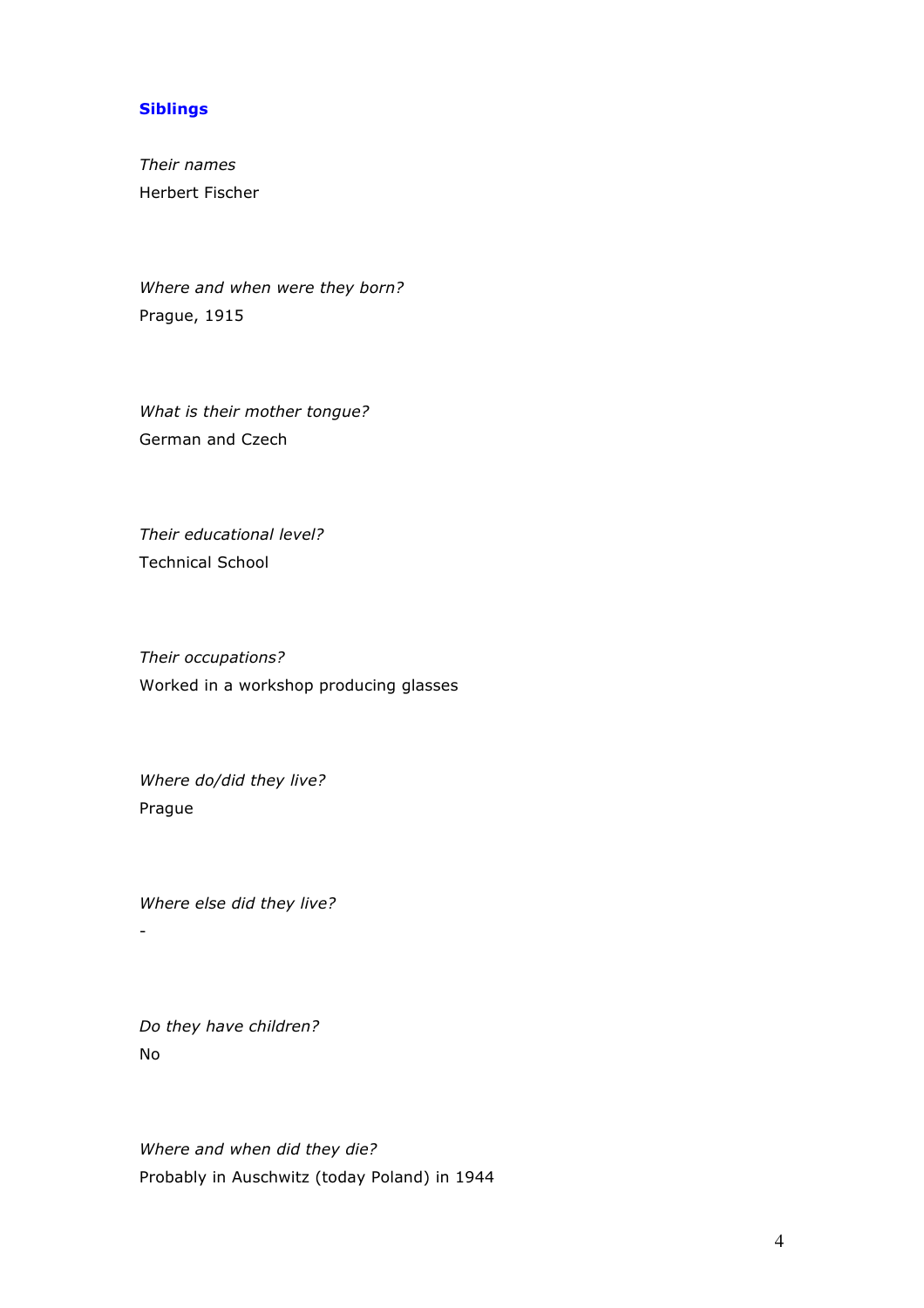#### **Spouse**

*Name?* Hana Fischerova (nee Meisslova)

*Where and when was he/she born?* Prague, 1st January 1921

*Where else did he/she live?* Near Prague (on a manor)

*Is he/she Jewish?* Yes

*What is his/her mother tongue?* Czech

*His/her educational level?* Finished two years of high school (didn't graduate)

*Occupation?* Teacher of dancing and gymnastics, secretary at the trade union central council

*Where and when did he/she die?* Prague, 9<sup>th</sup> July 1997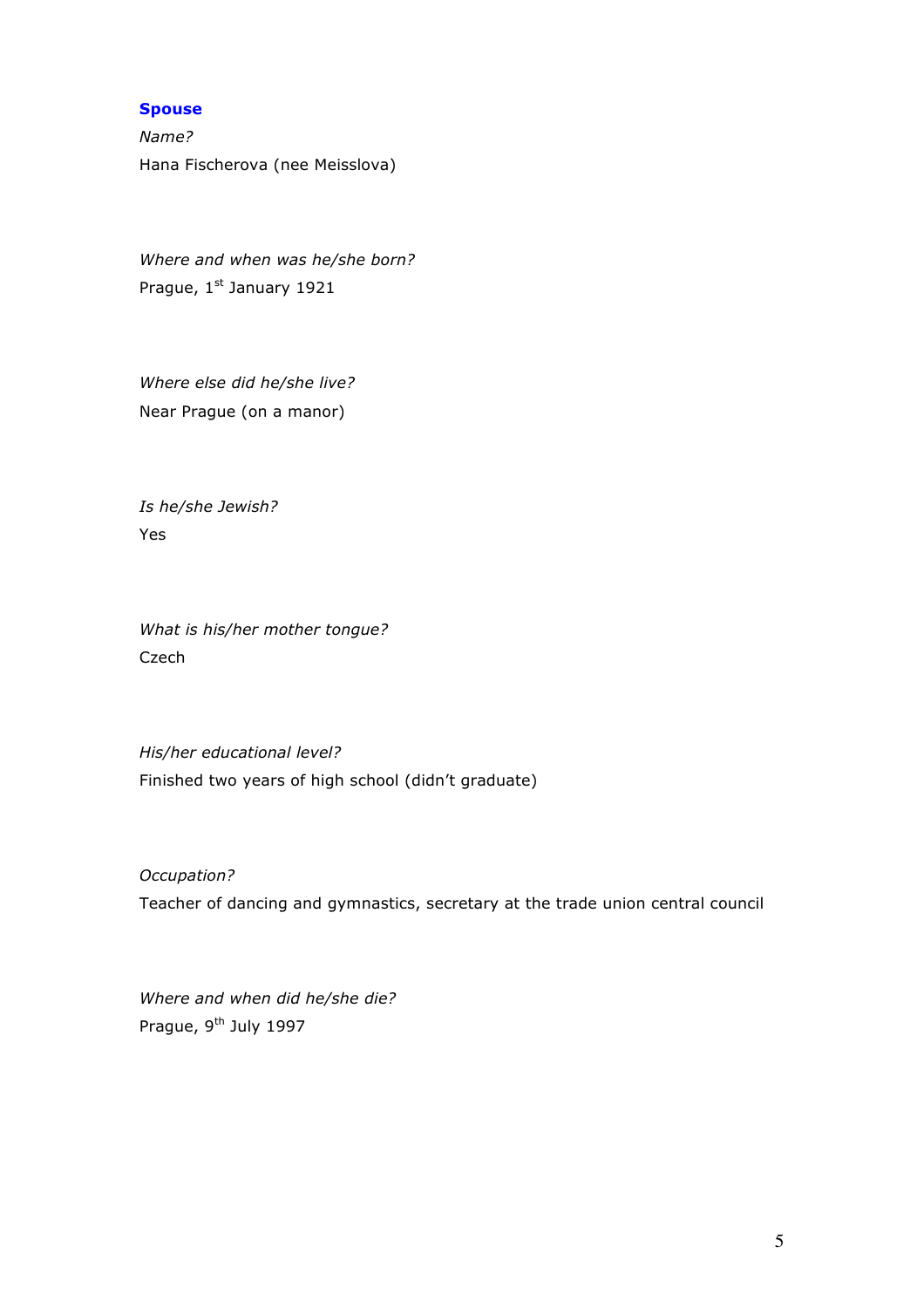*Tell me anything you know about his/her siblings (Name, date of birth and death, occupation, place of residence, name of wife and children, whether their family is Jewish and whether it is religious).*

Dasa Meisslova: born in 1924 (or 1925); was not married and didn't work. She died in Auschwitz (today Poland).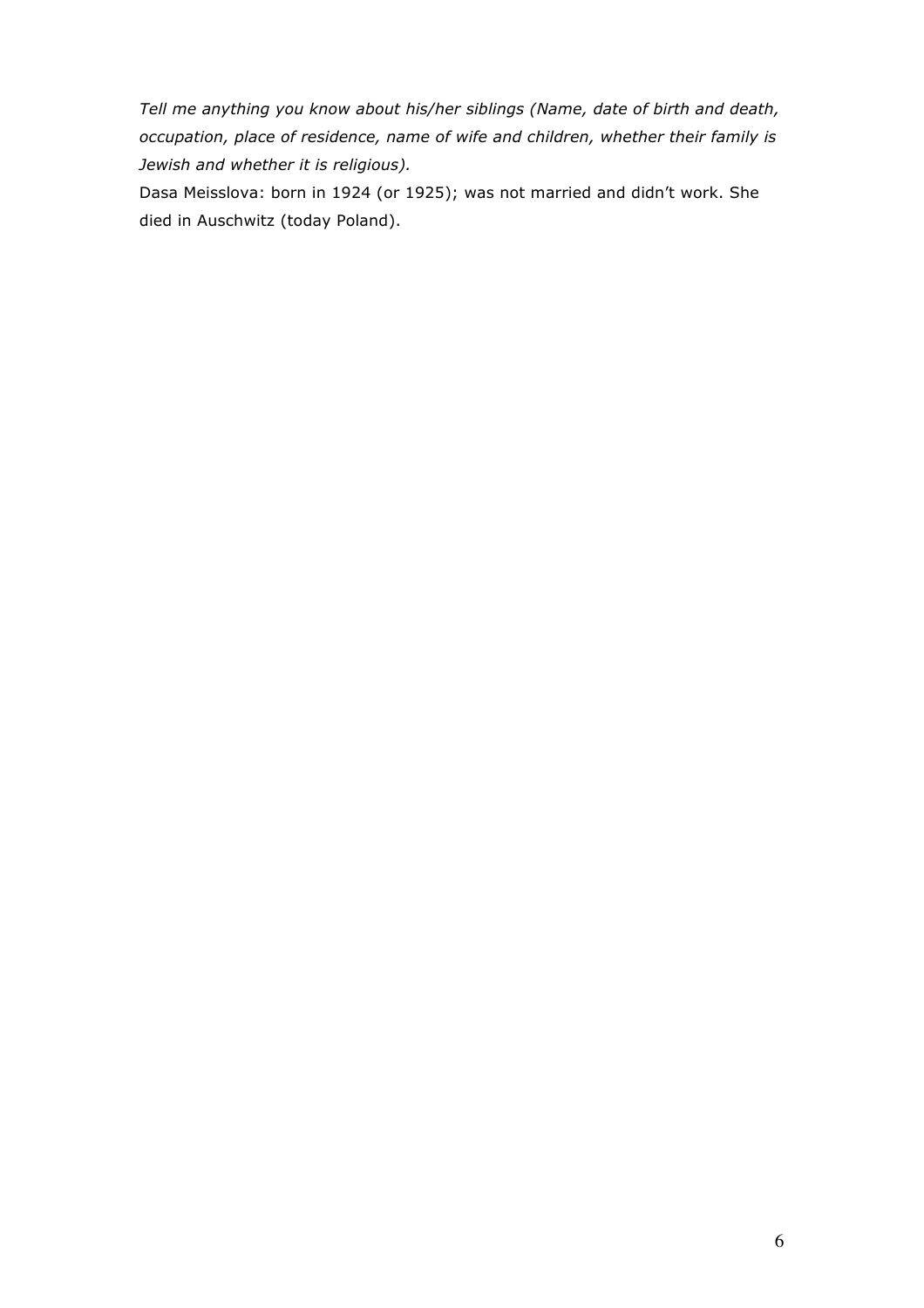#### **Children**

*Their names?* Tana Fischerova (f) Jan Fischer (m)

*Were they raised Jewish/do they identify themselves as Jews?* They were not raised Jewish. We told them about it when they grew up. Nevertheless they identify themselves as Jews but not in a religious way.

*Where and when were they born?* Tana: Prague, 1947 Jan: Prague, 1949

*Where else did they live?*

-

*Their educational level?* Tana: finished secondary school and two years at Theater Academy Jan: finished secondary school

*Their occupations?* Tana: actress, politician Jan: businessman

*How many grandchildren do you have?* Tana: Krystof (m) Jan: Martin (m), Valerie (f)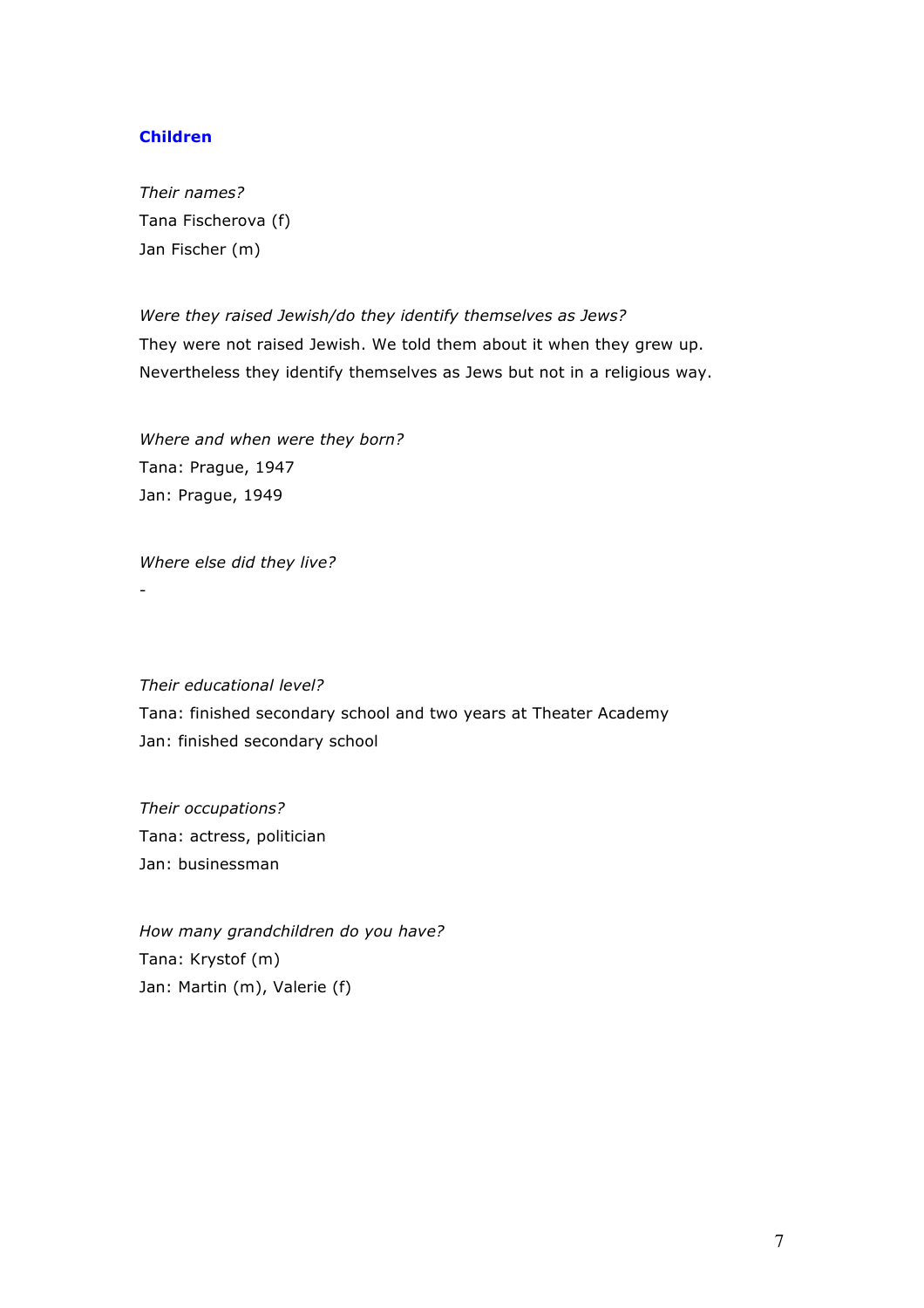### **Father**

*His name?* Richard Fischer

*Where and when was he born?* Prague, 19<sup>th</sup> January 1885

*Where else did he live?* -

*Where and when did he die?* Prague, 1938

*What sort of education did he have?* Graduated from Business Academy

*What sort of work did he do?* Representative of German optical companies in Prague

#### *How religious was he?*

Our family was assimilated, so we had no direct connection with Jewish traditions. We weren't observant, didn't eat kosher food, and didn't go to the synagogue. As a family we were traditionally aware of our Jewishness, so it was respected but not celebrated. We kept company with Jews who were assimilated like us.

*What was his mother tongue?*  German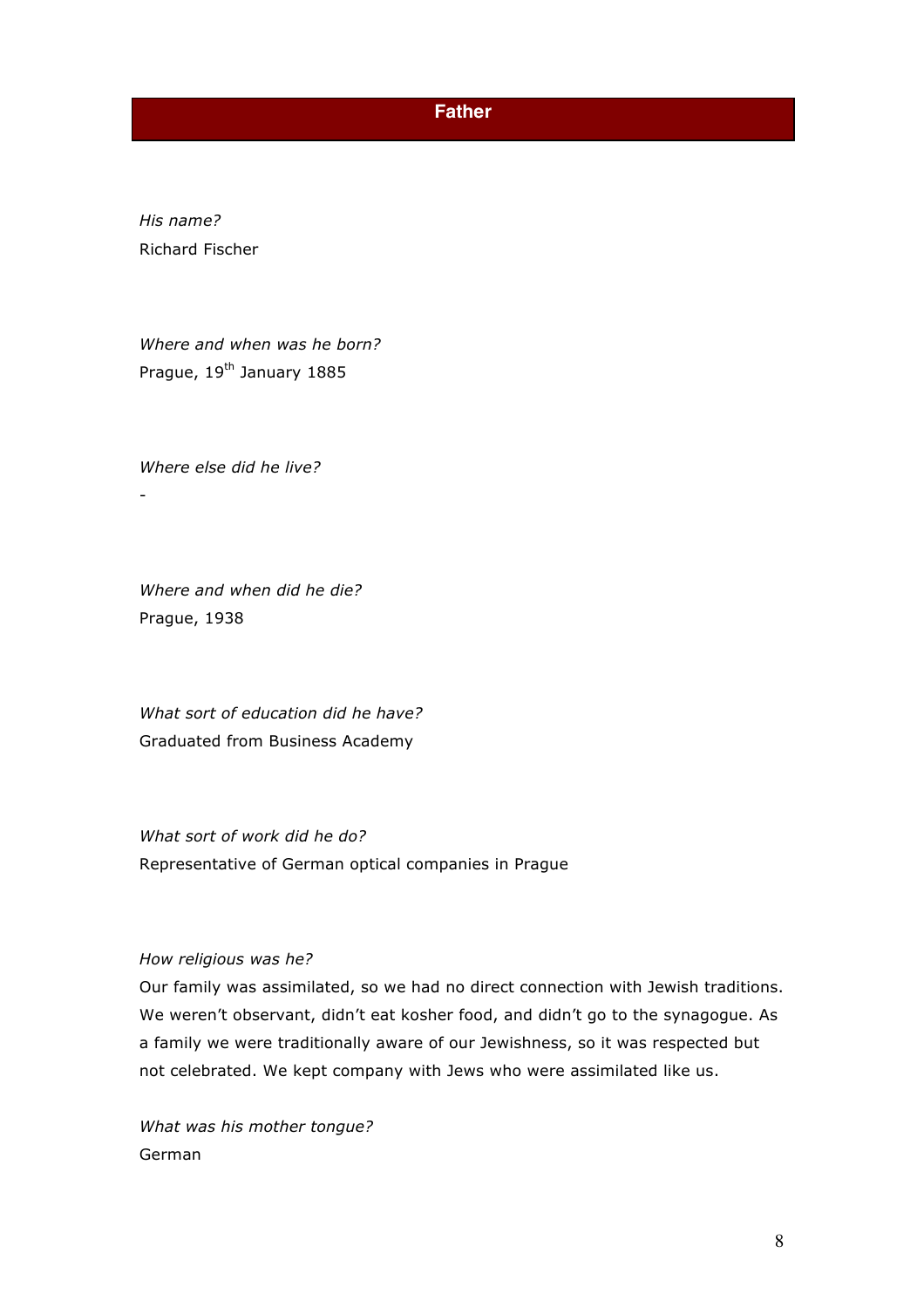# *Army service: which army and what years?* 28<sup>th</sup> Prague regiment in Bruck an der Mur (today Austria) during WWI

### *Tell me about his brothers and sisters*

| name              | place and date of Occupation |             | biographical data | biographical data | describe how religious |
|-------------------|------------------------------|-------------|-------------------|-------------------|------------------------|
|                   | birth/death                  |             | and origins of    | of children       | they were              |
|                   |                              |             | spouse            |                   |                        |
| Oskar Fischer     | Prague, 1890-                | Businessman | Valerie Fischer   | None              | Not religious          |
| (m)               | ca. 1962, ?                  |             | (nee Pietsch)     |                   |                        |
|                   |                              |             | from Vienna, not  |                   |                        |
|                   |                              |             | jewish            |                   |                        |
| Erich Fischer (m) | Prague, 1893-                | Employee in | ? Fischer         | Jiri Fischer      | Not religious          |
|                   | 1943, Terezin                | different   | (nee Weiner)      | 1921-1988         |                        |
|                   |                              | companies   |                   | worked as plumber |                        |
| Anna Altschul     | Prague, 1895-                | Housewife   | Rudolf Altschul   | None              | Not religious          |
| (nee Fischer)     | 1980s, Canada                |             | born in Prague,   |                   |                        |
|                   |                              |             | psychiatrist      |                   |                        |
|                   |                              |             | (In 1939 they     |                   |                        |
|                   |                              |             | moved to          |                   |                        |
|                   |                              |             | Canada)           |                   |                        |
|                   |                              |             |                   |                   |                        |

*Where was he during the Holocaust?* Died before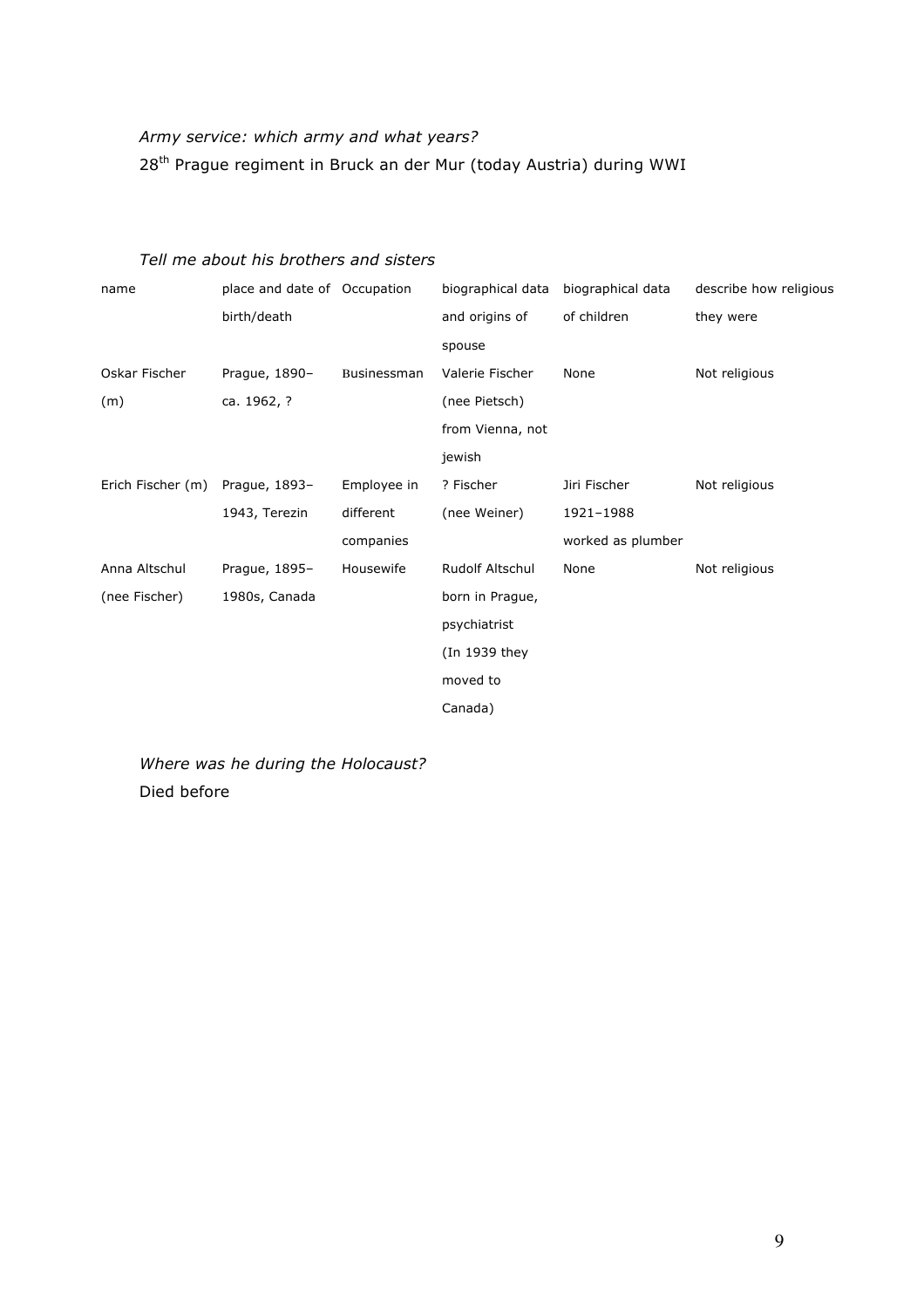## **Paternal grandfather**

*Your paternal grandfather's name?* Jakub Fischer

*Where and when was he born?* Beroun, 27<sup>th</sup> March 1856

*Where else did he live?* Prague

*Where and when did he die?*  Prague, 1921

*What sort of education did he have?* Tailor school

*What sort of work did he do?* Tailor

*How religious was he?*  Probably observed all holidays (no further information)

*What was his mother tongue?*  German

*Army service: which army and what years?* No information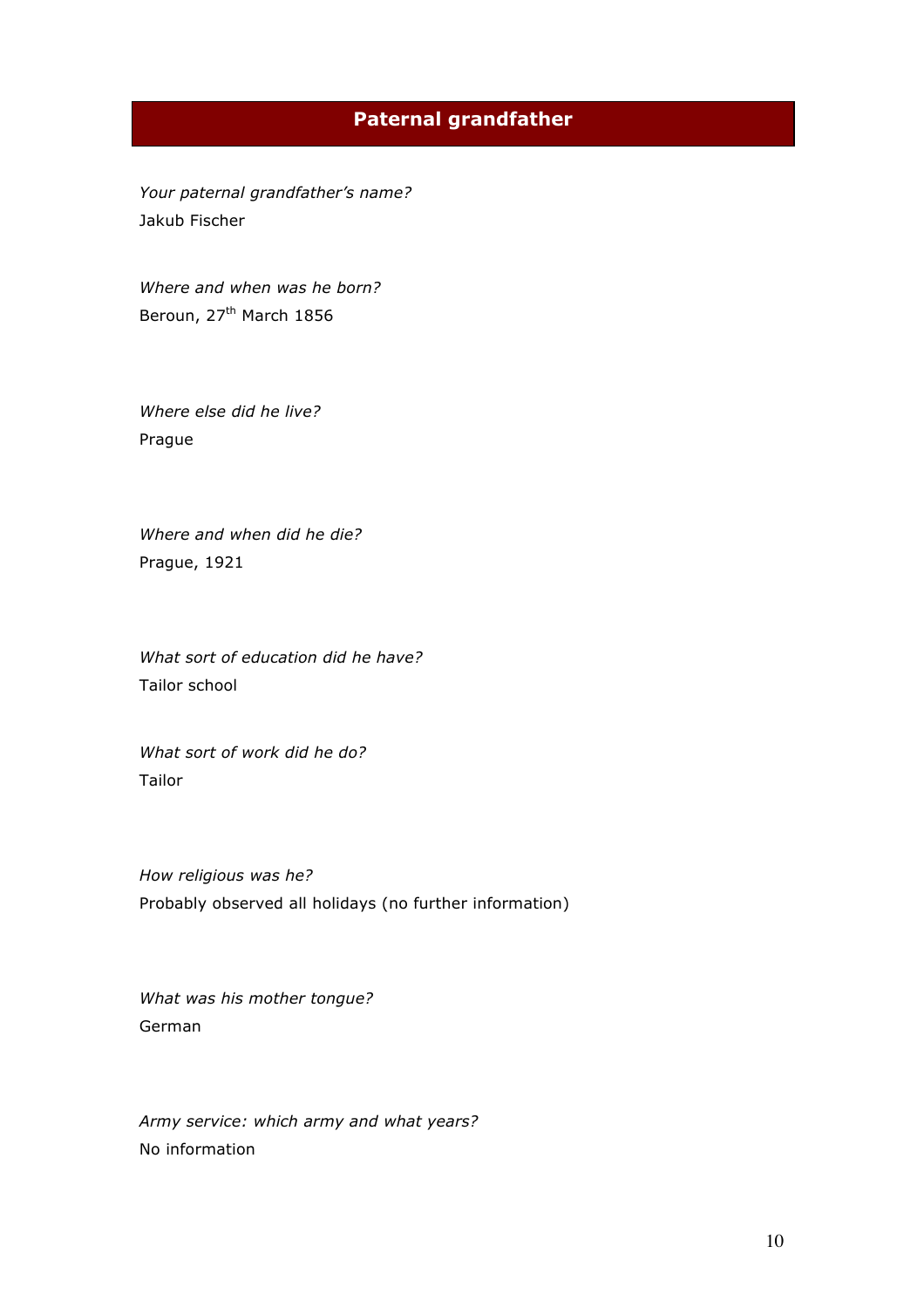| name              | place and date of occupation |           | biographical data | biographical data | describe how religious |
|-------------------|------------------------------|-----------|-------------------|-------------------|------------------------|
|                   | birth/death                  |           | and origins of    | of children       | they were              |
|                   |                              |           | spouse            |                   |                        |
| Adolf Fischer (m) | Beroun, 1852-                | Salesman  | None              | None              | No information         |
|                   | 1906, Beroun                 |           |                   |                   |                        |
|                   |                              |           |                   |                   |                        |
| Emma Kitten       | $?7, 1862-?$                 | Housewife | Josef Kitten      | No information    | Religious (no further  |
| (nee Fischer)     |                              |           | born in Prague,   |                   | information)           |
|                   |                              |           | cantor in         |                   |                        |
|                   |                              |           | synagogue         |                   |                        |

*Where was he during the Holocaust?* Died before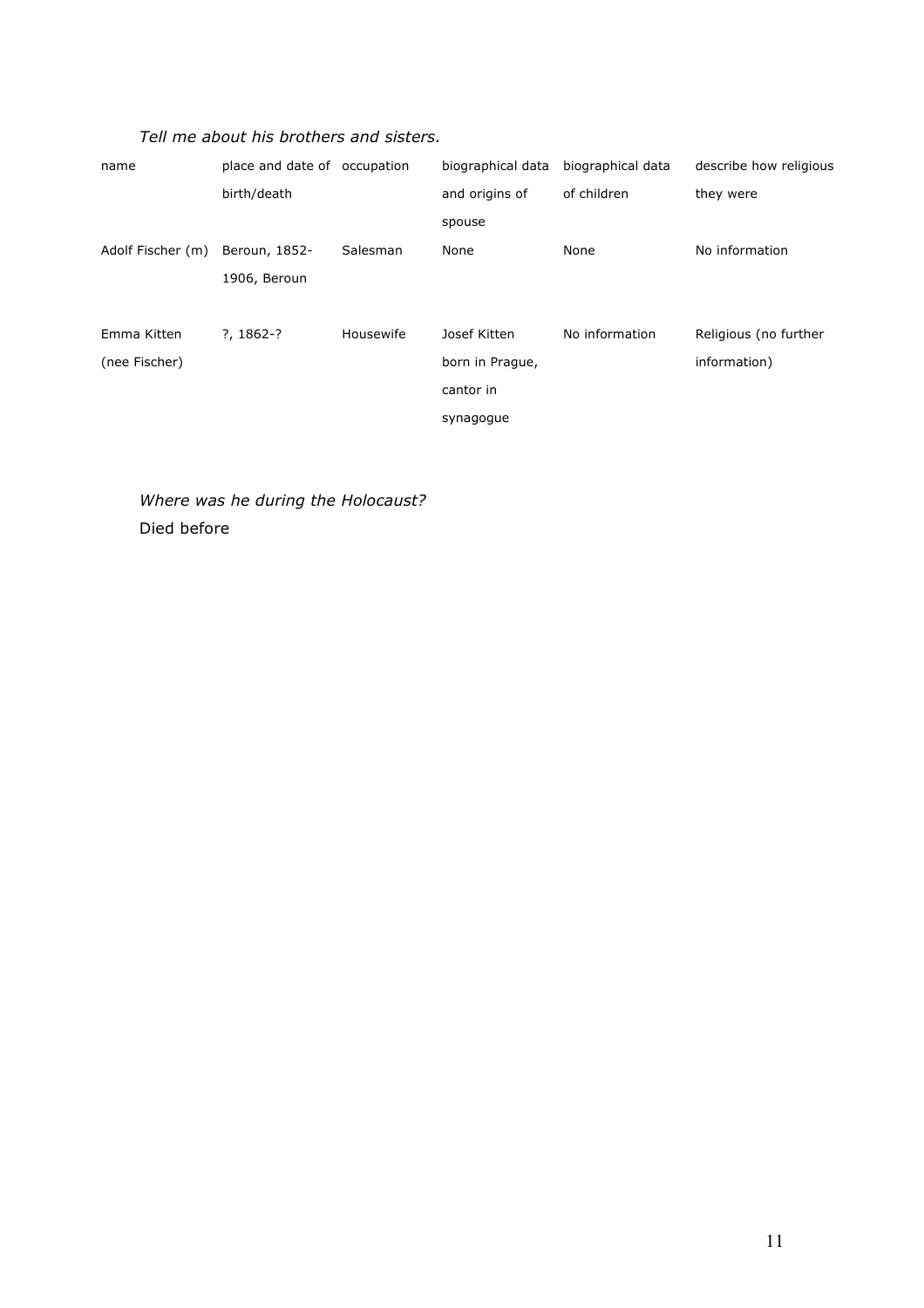# **Paternal grandmother**

*Your paternal grandmother's name?* Rosa Fischer (nee Reiss)

*Where and when was she born?*  Stirin, 1st June 1856

*Where else did she live?* Prague

*Where and when did she die?* Prague, late 1920s (or early 1930s)

*What sort of education did she have?* No information

*What sort of work did she do?* Housewife

*How religious was she?* Observed all holidays

*What was her mother tongue?*  German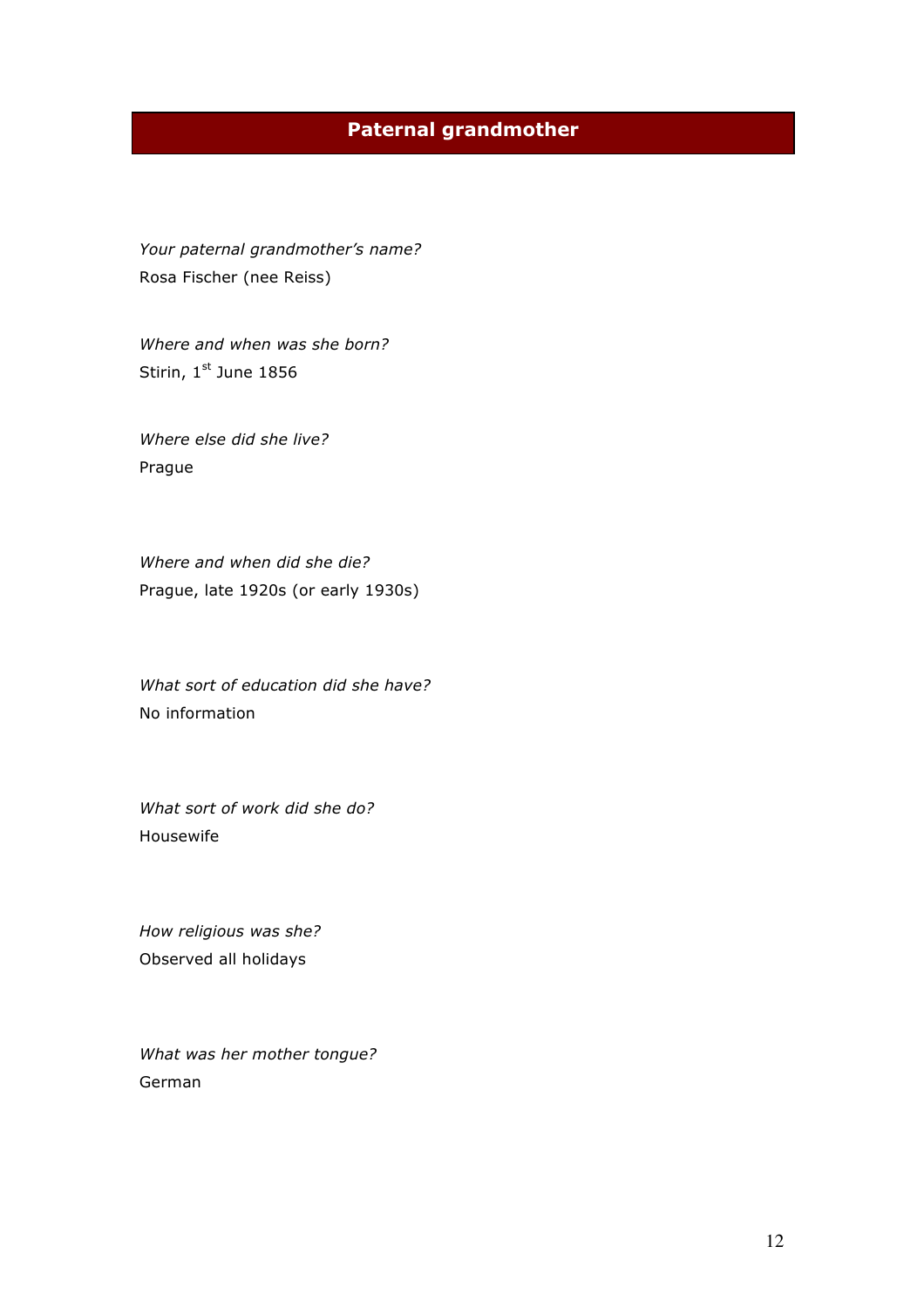| Name                  | place and date of occupation               |             | biographical data biographical data |                    | describe how religious |
|-----------------------|--------------------------------------------|-------------|-------------------------------------|--------------------|------------------------|
|                       | birth/death                                |             | and origins of                      | of children        | they were              |
|                       |                                            |             | spouse                              |                    |                        |
| <b>Gottlieb Reiss</b> | Stirin 1846-                               | Businessman | None                                | None               | No information         |
| (m)                   | 1866, ?                                    |             |                                     |                    |                        |
| Johanna               | No information                             | Housewife   | Adolf Schwenk                       | No information     | No information         |
| Schwenk               |                                            |             | salesman                            |                    |                        |
| (nee Reiss)           |                                            |             |                                     |                    |                        |
|                       |                                            |             |                                     |                    |                        |
|                       |                                            |             |                                     |                    |                        |
| Benjamin Reiss        | $? - 1881, ?$                              | No          | No information                      | No information     | No information         |
| (m)                   |                                            | information |                                     |                    |                        |
|                       |                                            |             |                                     |                    |                        |
|                       |                                            |             |                                     |                    |                        |
| Josef Reiss (m)       | Stirin, 14 <sup>th</sup> March Director of |             | Bertha Reiss                        | Friedrich Reis (m) | No information         |
|                       | 1852-?                                     | brewery     | (nee                                |                    |                        |
|                       |                                            |             | Rosenbaum)                          |                    |                        |
|                       |                                            |             | born in Prague                      |                    |                        |
| <b>Gotthard Reiss</b> | No information                             | No          | No information                      | No information     | No information         |
| (m)                   |                                            | information |                                     |                    |                        |
|                       |                                            |             |                                     |                    |                        |
|                       |                                            |             |                                     |                    |                        |
| <b>Emanuel Reiss</b>  | No information                             | Lawyer      | No information                      | No information     | No information         |
| (m)                   |                                            |             |                                     |                    |                        |

*Where was she during the Holocaust?* Died before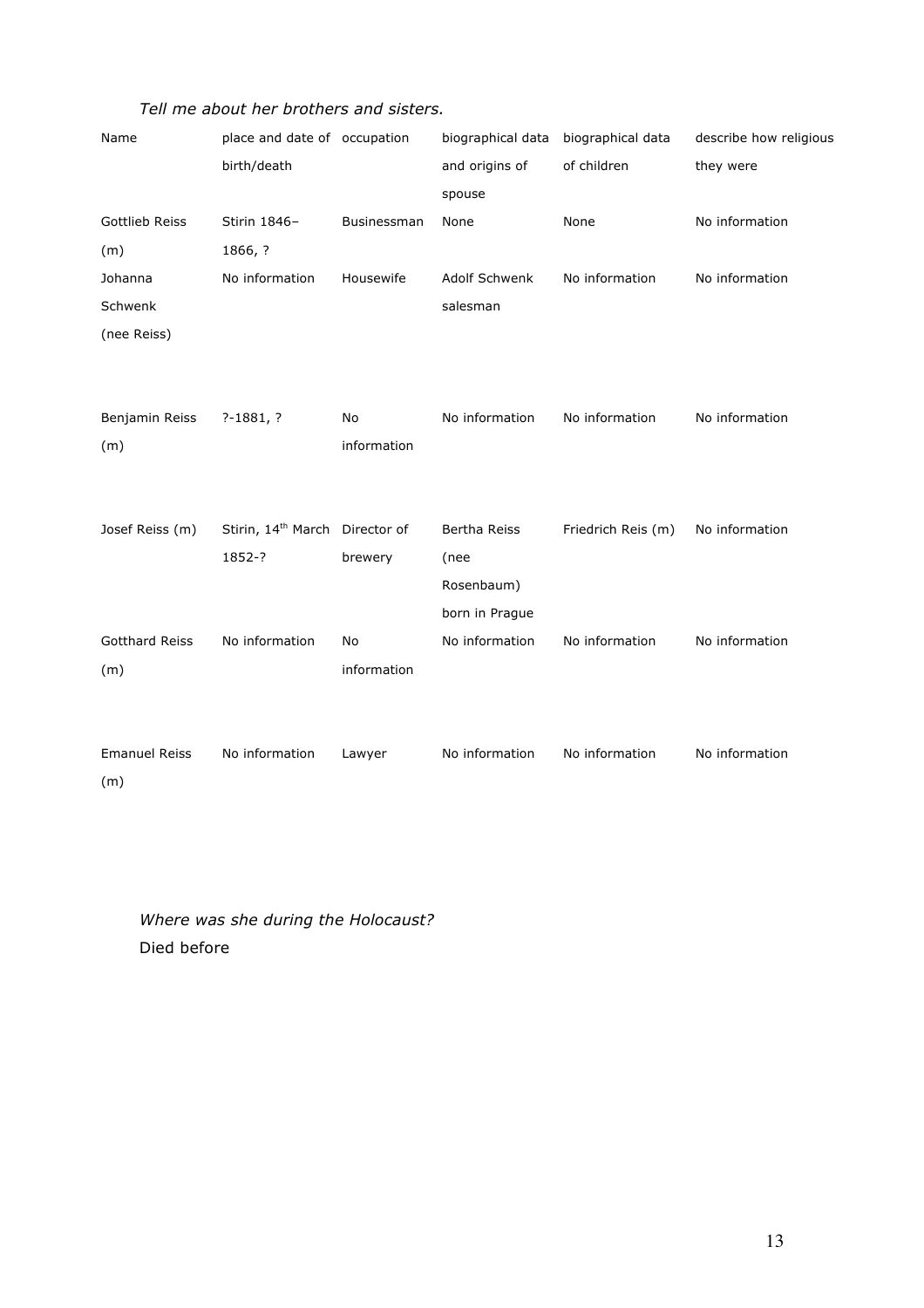### **Mother**

*Her name?* Julie Fischer (nee Lederer)

*Where and when was she born?* Prague, 1884

*Where else did she live?* Vysehorovice

*Where and when did she die?* Probably in Bergen-Belsen (today Germany), exact date unknown (1940s)

*What sort of education did she have?* Elementary school

*What sort of work did she do?* Housewife

*How religious was she?* Not religious

*What was her mother tongue?*  Probably German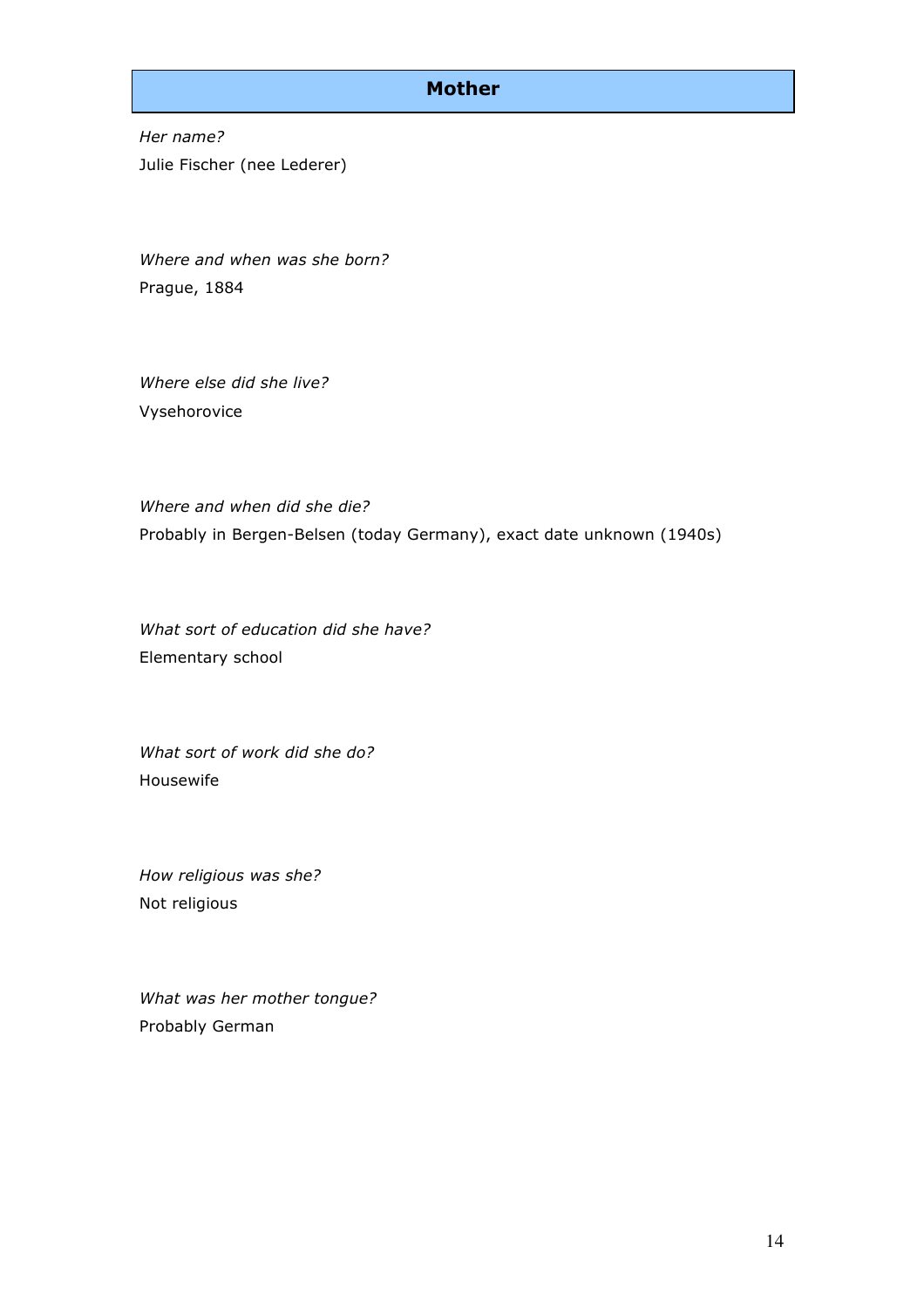| name       | place and date of occupation |             | biographical data | biographical data | describe how religious |
|------------|------------------------------|-------------|-------------------|-------------------|------------------------|
|            | birth/death                  |             | and origins of    | of children       | they were              |
|            |                              |             | spouse            |                   |                        |
| One sister | No information               | No.         | No information    | No information    | No information         |
|            |                              | information |                   |                   |                        |

### *Where was she during the Holocaust?*

In ghetto in Terezin, in concentration camp in Auschwitz (today Poland), in concentration camp in Bergen-Belsen (today Germany) where she most likely perished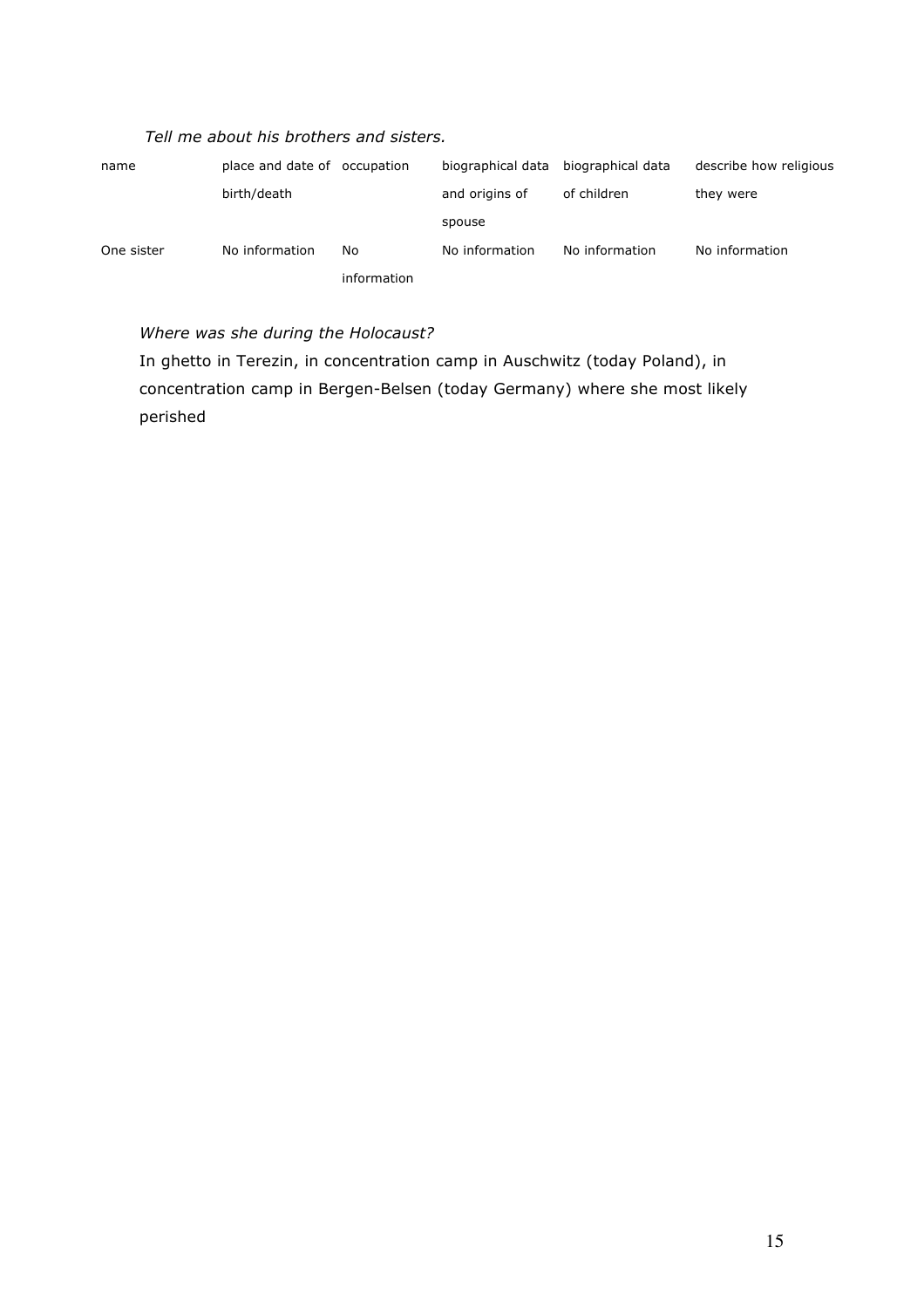## **Maternal grandfather**

*Your maternal grandfather's name?*  No information

*Where and when was he born?* No information

*Where else did he live?* Prague

*Where and when did he die?*  No information

*What sort of education did he have?* No information

*What sort of work did he do?* Goldsmith

*How religious was he?*  Not Jewish

*What was his mother tongue?*  Serbian

*Army service: which army and what years?* No information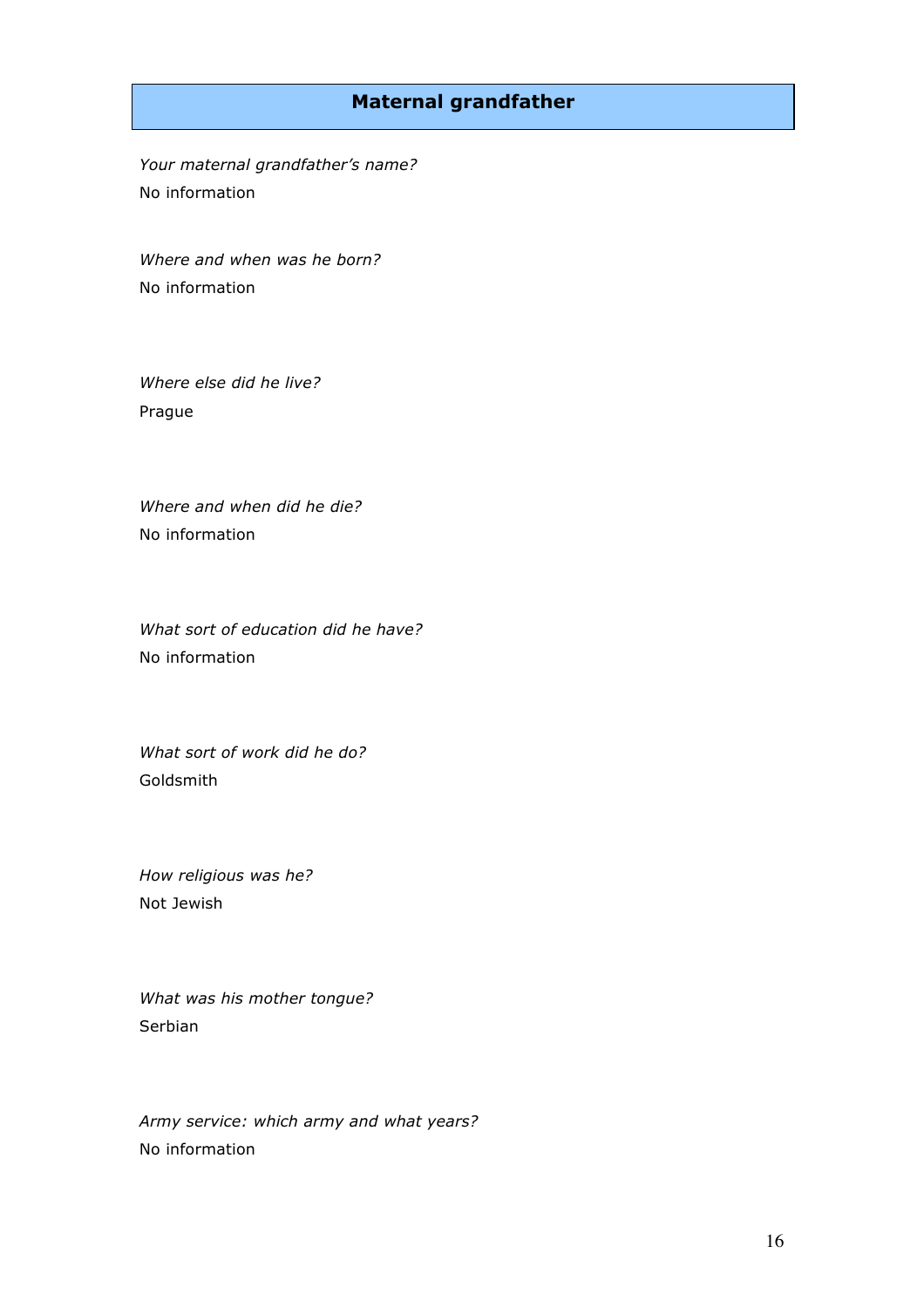| name | place and date of occupation | biographical data biographical data |             | describe how religious |
|------|------------------------------|-------------------------------------|-------------|------------------------|
|      | birth/death                  | and origins of                      | of children | they were              |
|      |                              | spouse                              |             |                        |

No information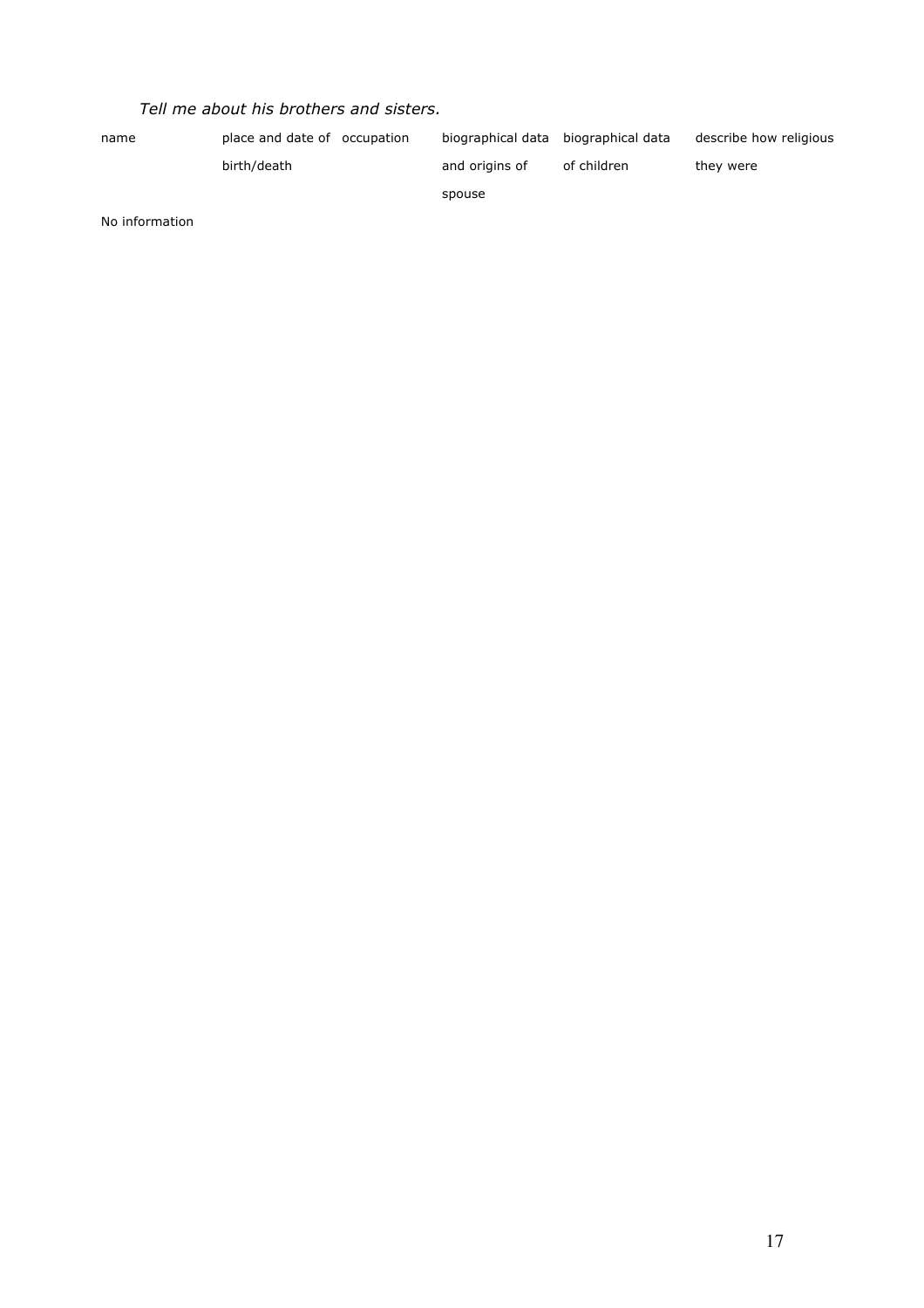## **Maternal grandmother**

*Your maternal grandmother's name?* No information

*Where and when was she born?* No information

*Where else did she live?* Prague

*Where and when did she die?* No information

*What sort of education did she have?* No information.

*What sort of work did she do?* Housewife

*How religious was she?*  Not religious

*What was her mother tongue?*  No information